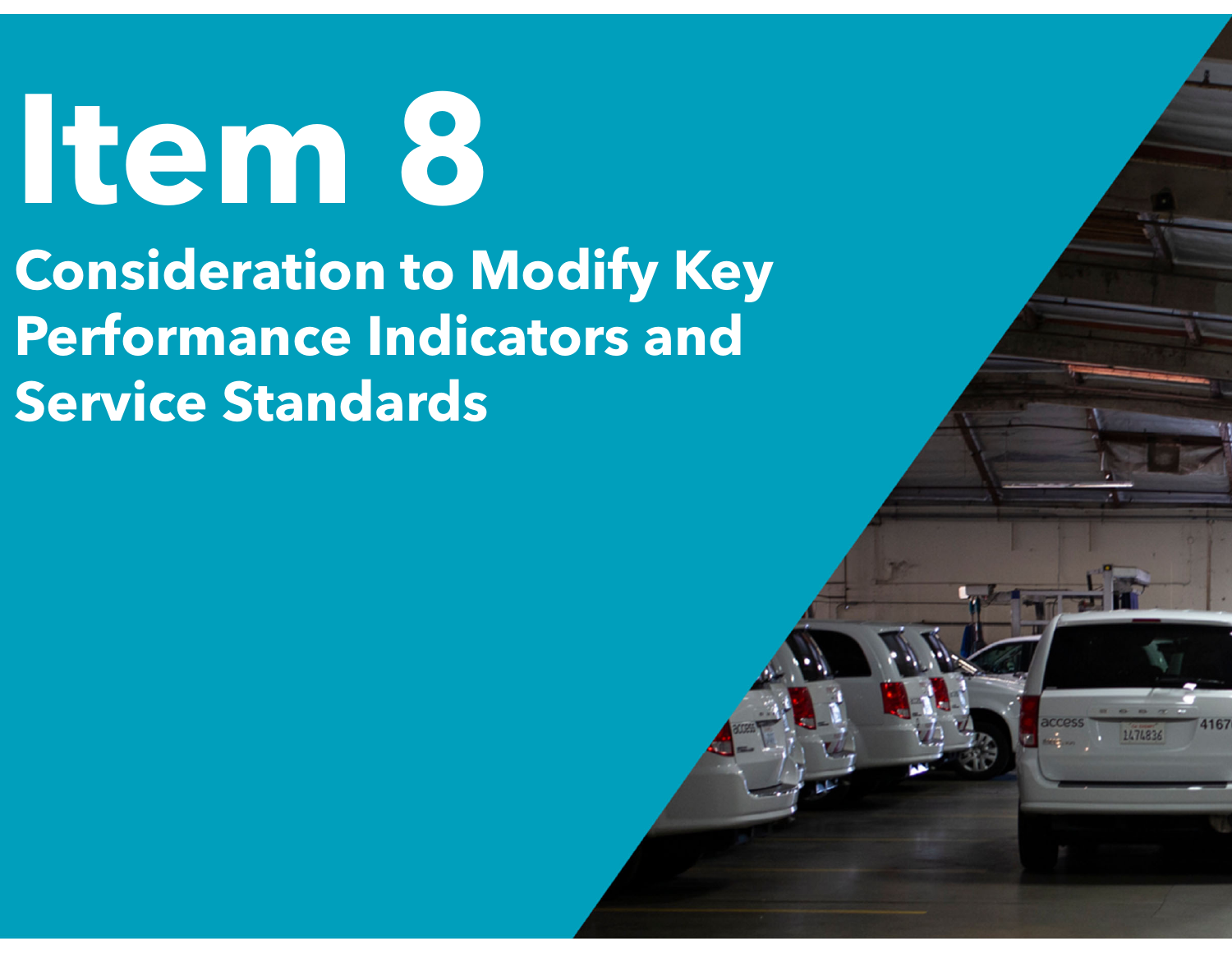### **Key Performance Indicators and Standards**

- > Used to measure service quality and safety
- > Approved by Board in 2017
- > 13 KPIs are industry leading
- > KPI = what we are measuring; Standard = goal
- > KPIs and standards are incorporated into service contracts; financial penalties used to encourage better performance
- > Several changes recommended for consideration

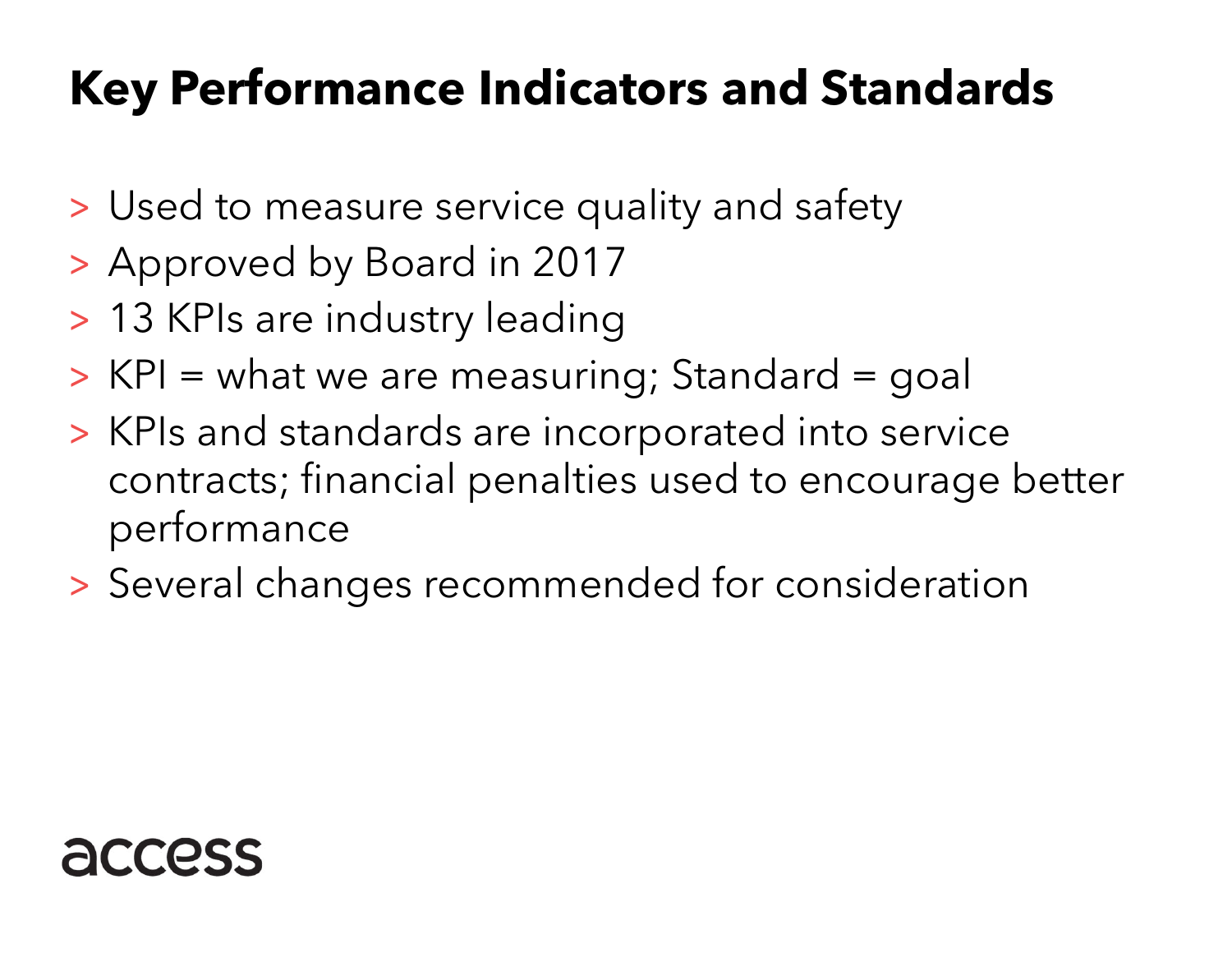#### **Current KPIs, Standards and Performance**

|                                      |                 | FY22 through   |
|--------------------------------------|-----------------|----------------|
| <b>Key Performance Indicator</b>     | <b>Standard</b> | January 2022   |
| On Time Performance                  | $\ge 91\%$      | 90.6%          |
| <b>Excessively Late Trips</b>        | $\leq 0.10\%$   | 0.10%          |
| <b>Excessively Long Trips</b>        | $\leq 5\%$      | 3.2%           |
| <b>Missed Trips</b>                  | $\leq 0.75\%$   | 0.45%          |
| Denials                              | $\leq 0$        | $\overline{4}$ |
| Access to Work On Time Performance   | $\geq 94\%$     | 96.8%          |
| Average Hold Time (Reservations)     | $\leq 120$      | 58             |
| Calls On Hold > 5 Min (Reservations) | $\leq 5\%$      | 2.6%           |
| Calls On Hold > 5 Min (ETA)          | $\leq 10\%$     | 2.1%           |
| Complaints Per 1,000 Trips           | $\leq 4.0$      | 3.1            |
| Preventable Incidents                | $\leq 0.25$     | 0.21           |
| <b>Preventable Collisions</b>        | $\leq 0.50$     | 0.75           |
| Miles Between Road Calls             | $\geq 25,000$   | 62,875         |

#### access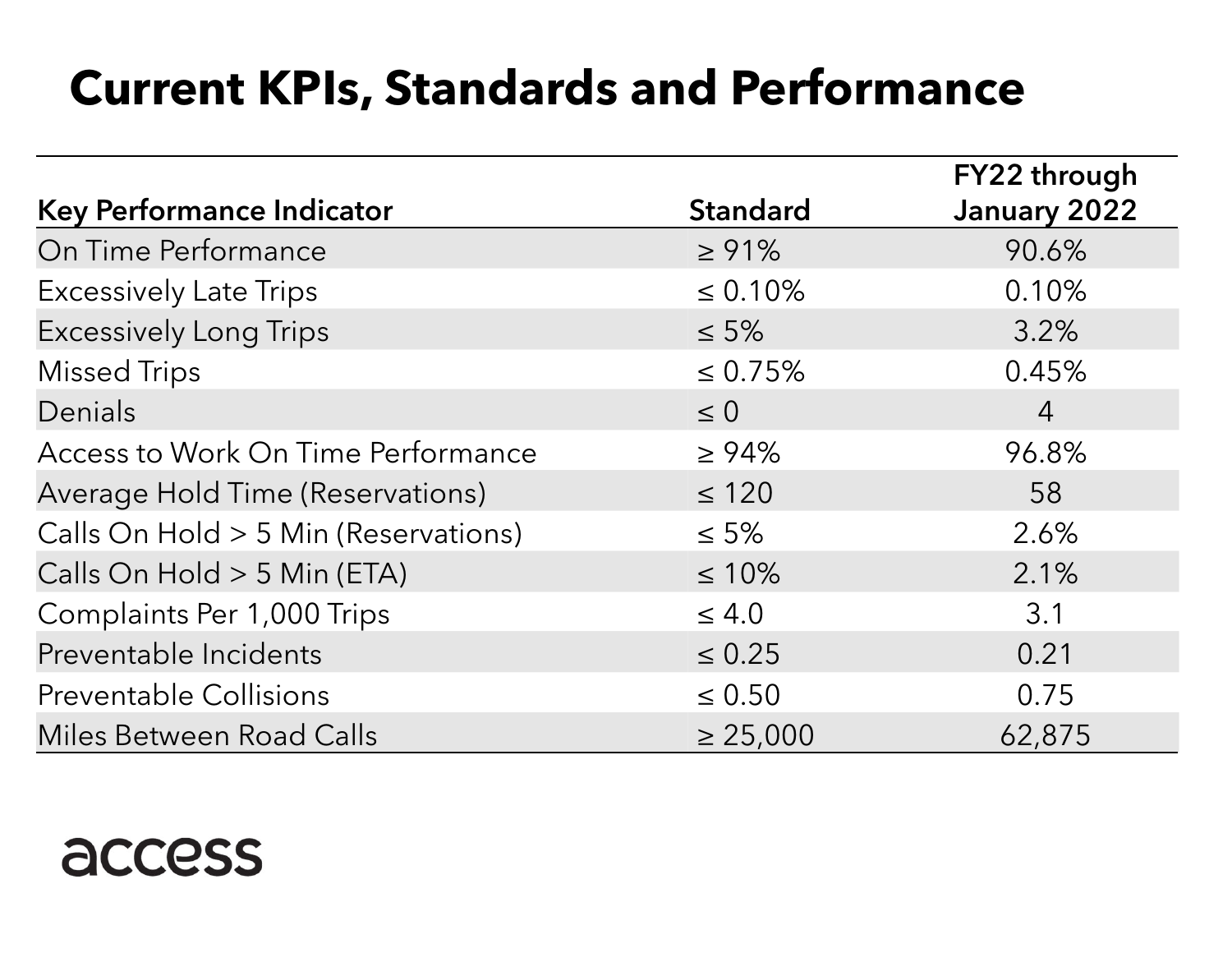#### **Proposed Change – Denials**

- > Standard will remain zero
- > Definition of a denial will be stricter, following federal standard
- > Per federal ADA guidance, trip denials result when a rider's trip request is not accepted
- > New LD to address call taker negotiating errors; would be less severe than LD for denial

|                                           | <b>FY19</b>   | <b>FY20</b> | <b>FY21</b> | <b>TOTAL</b> |
|-------------------------------------------|---------------|-------------|-------------|--------------|
| Denials per<br><b>Access</b><br>standards | 10            | 18          | 4           | 32           |
| Denials per<br>federal<br>standards       | $\mathcal{P}$ |             |             | 3            |
| <b>Completed Trips</b>                    | 3,491,521     | 2,940,073   | 1,728,683   | 8,160,277    |

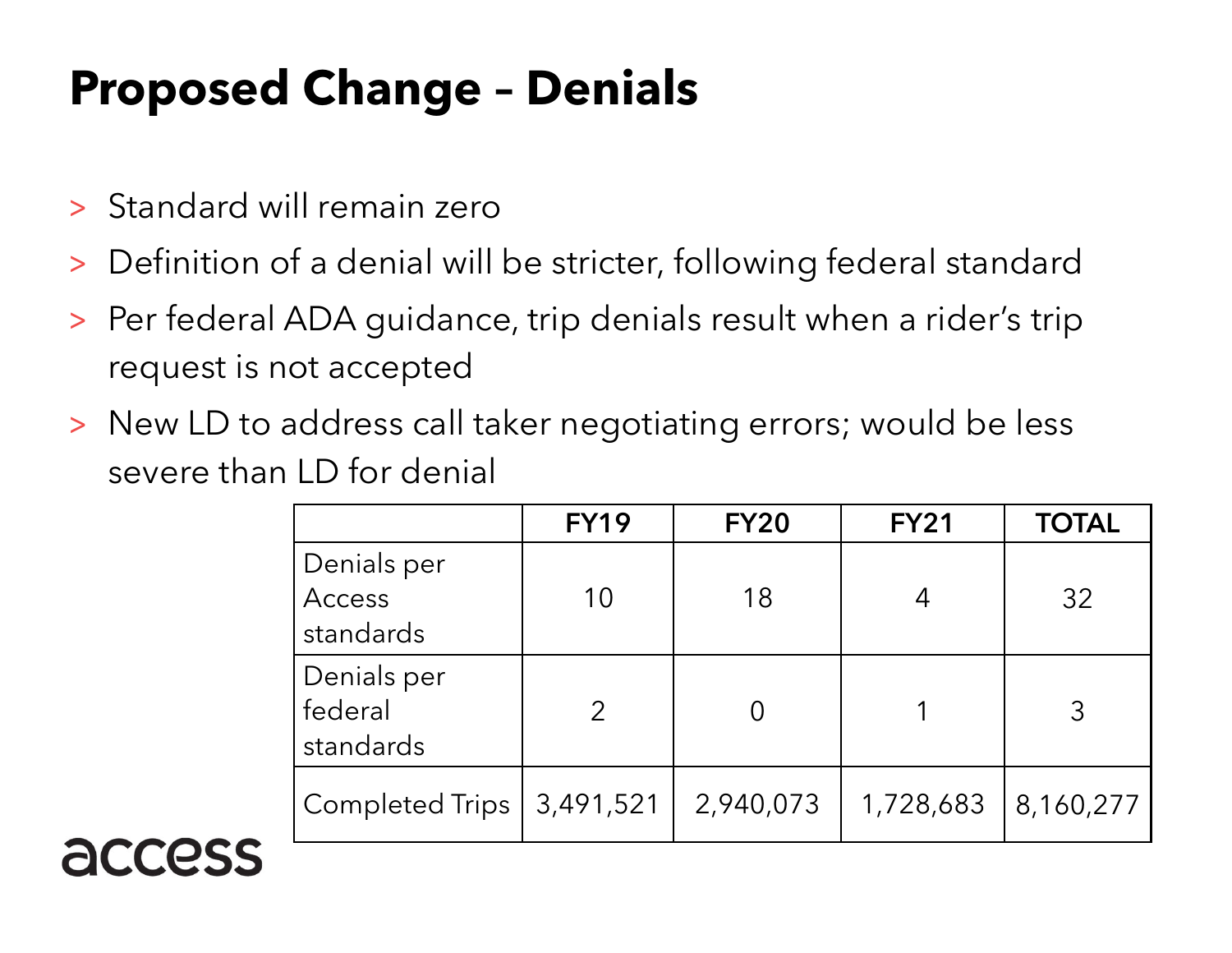#### **Proposed Change – Preventable Collision Rate**

- > Standard proposed to change from 0.50 per 100,000 miles to 0.75 per 100,000 miles
- > Definition of a preventable collision will remain unchanged
- > Current standard not reasonable under operating conditions
- > Proposed standard would still be more aggressive than industry-standard

|                                    | <b>FY16</b> | <b>FY17</b> | <b>FY18</b> | <b>FY19</b> | <b>FY20</b> | <b>FY21</b> |
|------------------------------------|-------------|-------------|-------------|-------------|-------------|-------------|
| Preventable<br>  Collision<br>Rate | 0.55        | 0.64        | 0.68        | 0.64        | 0.67        | 0.50        |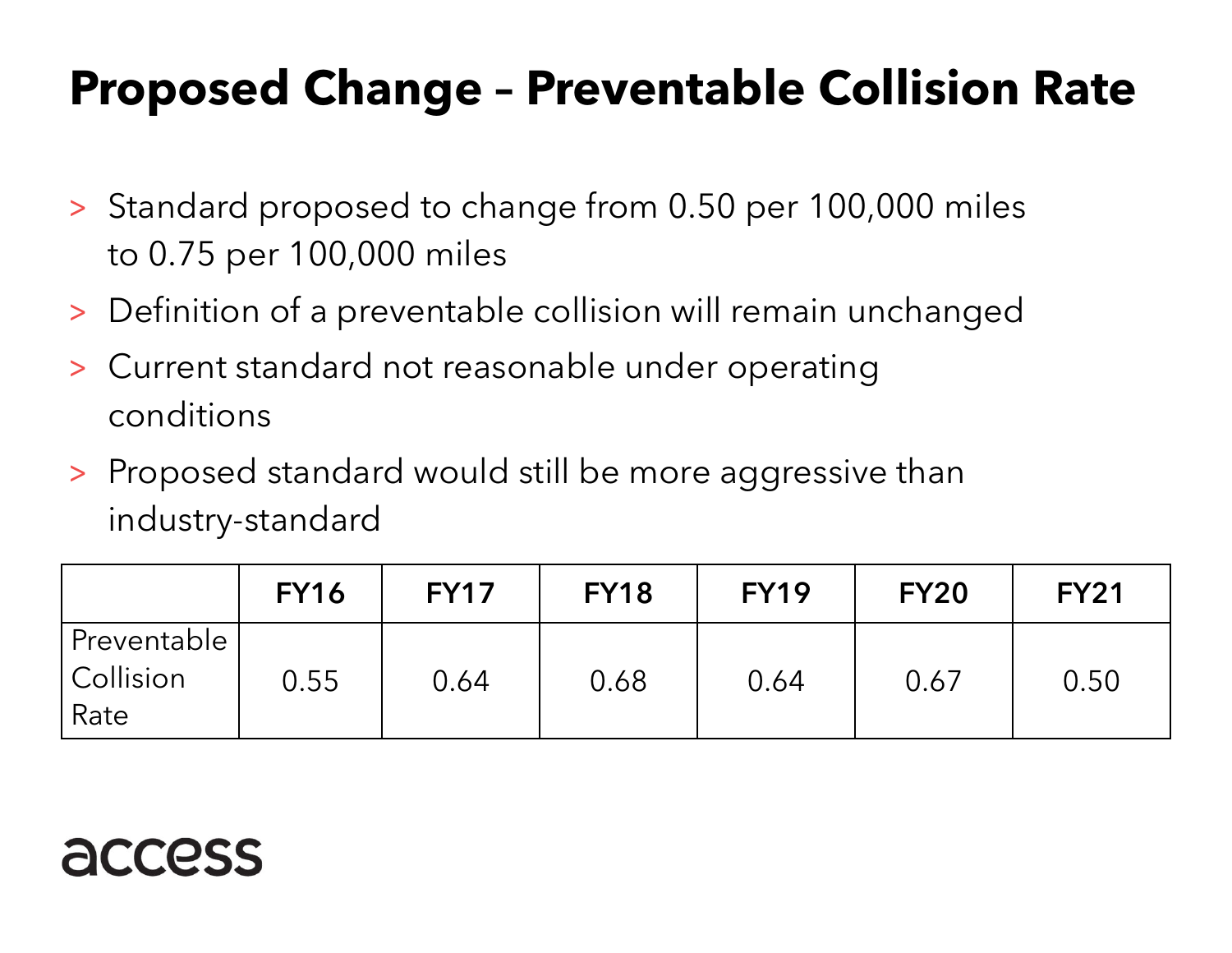#### **Next Steps**

- >Input received by CAC in January 2022 and TPAC in February 2022
- >Recommendation to full Board in April 2022
- >Incorporate into operating contracts
- > Continue to monitor and consider industry best practices on an annual basis

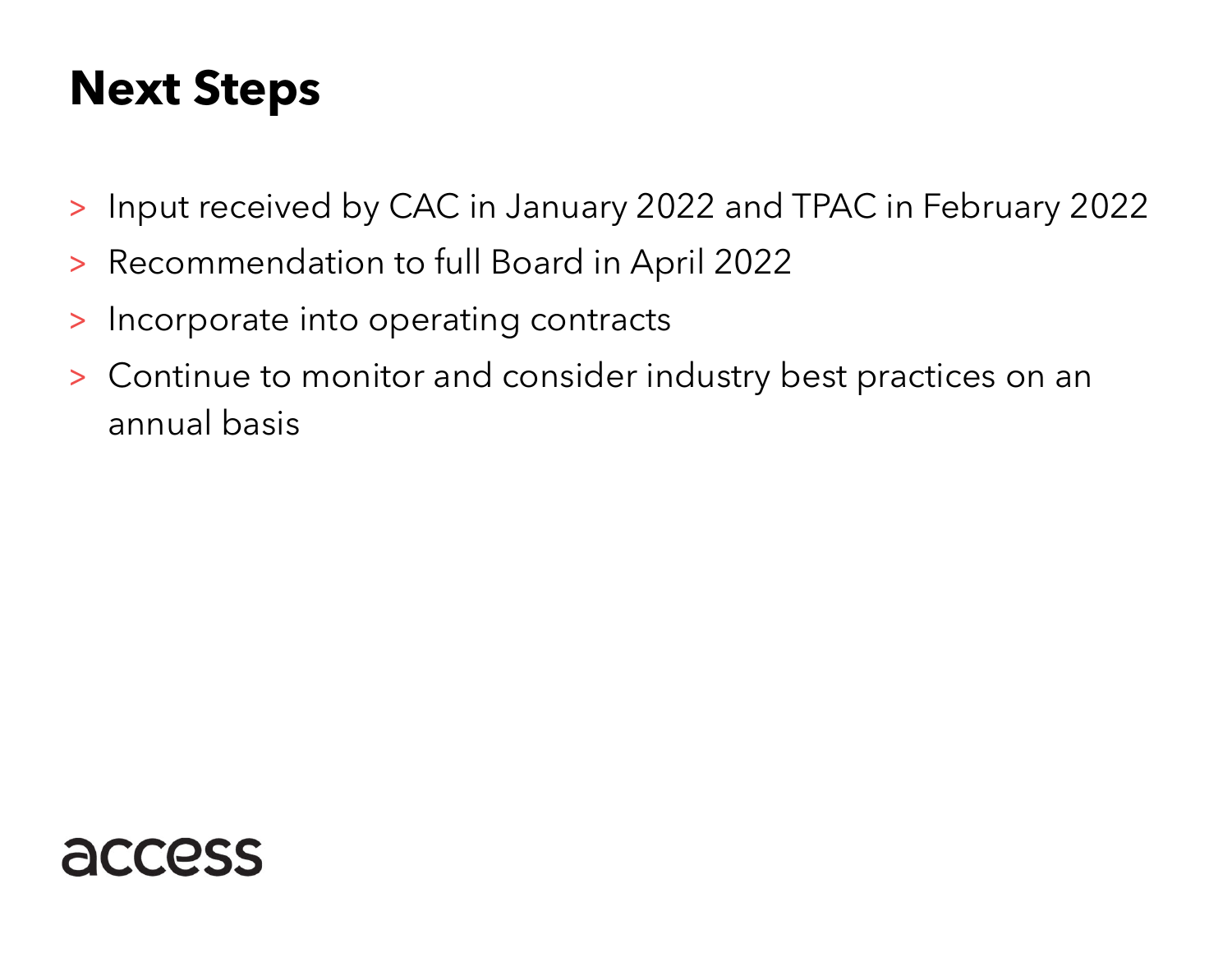#### **Recommendation**

Authorize staff to modify two of the 13 KPIs – denials and preventable collisions - and their corresponding service standards in both current and future service contracts.

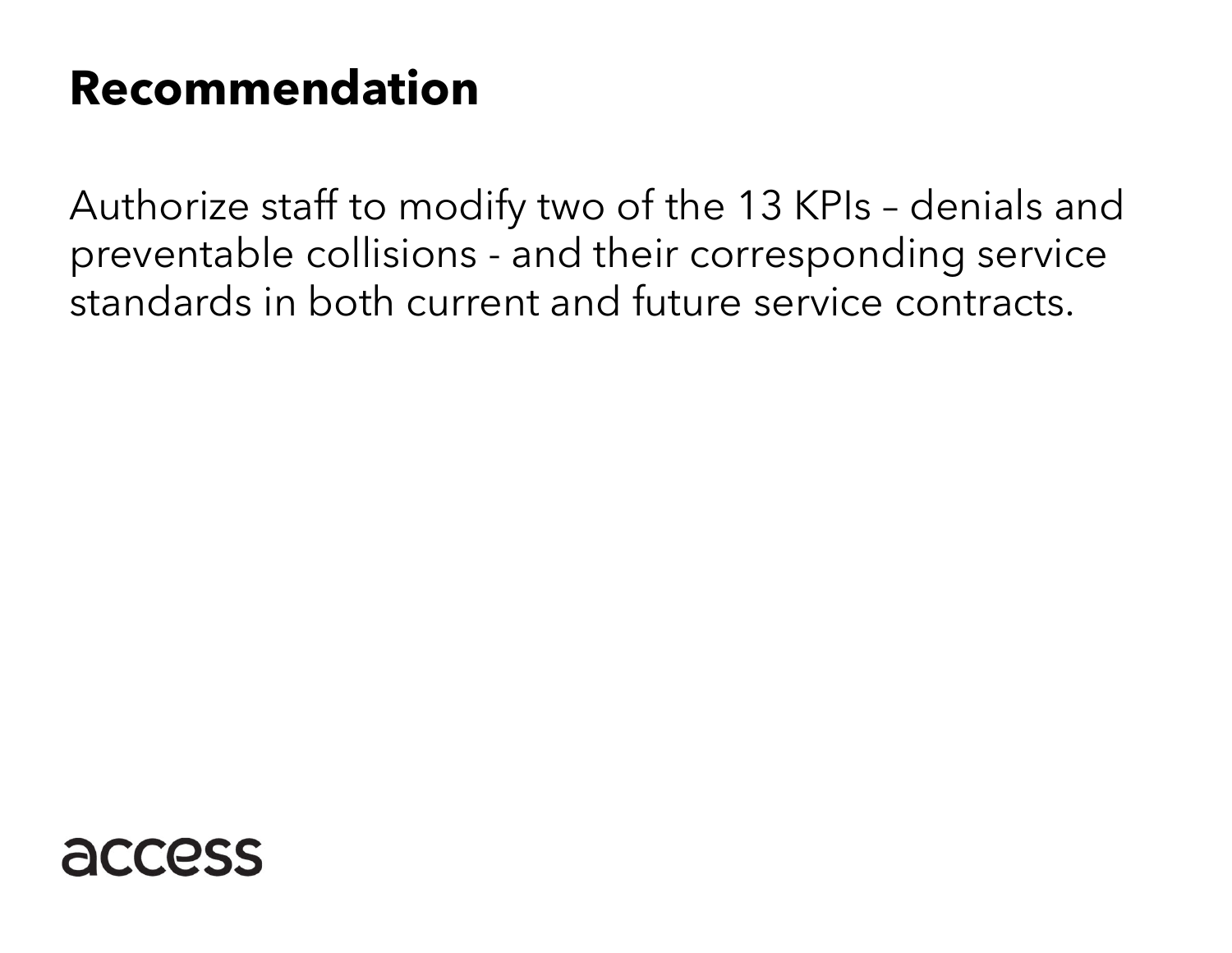# **Item 9 Consideration to Approve Policy to Establish a Facilities Development and Construction Fund**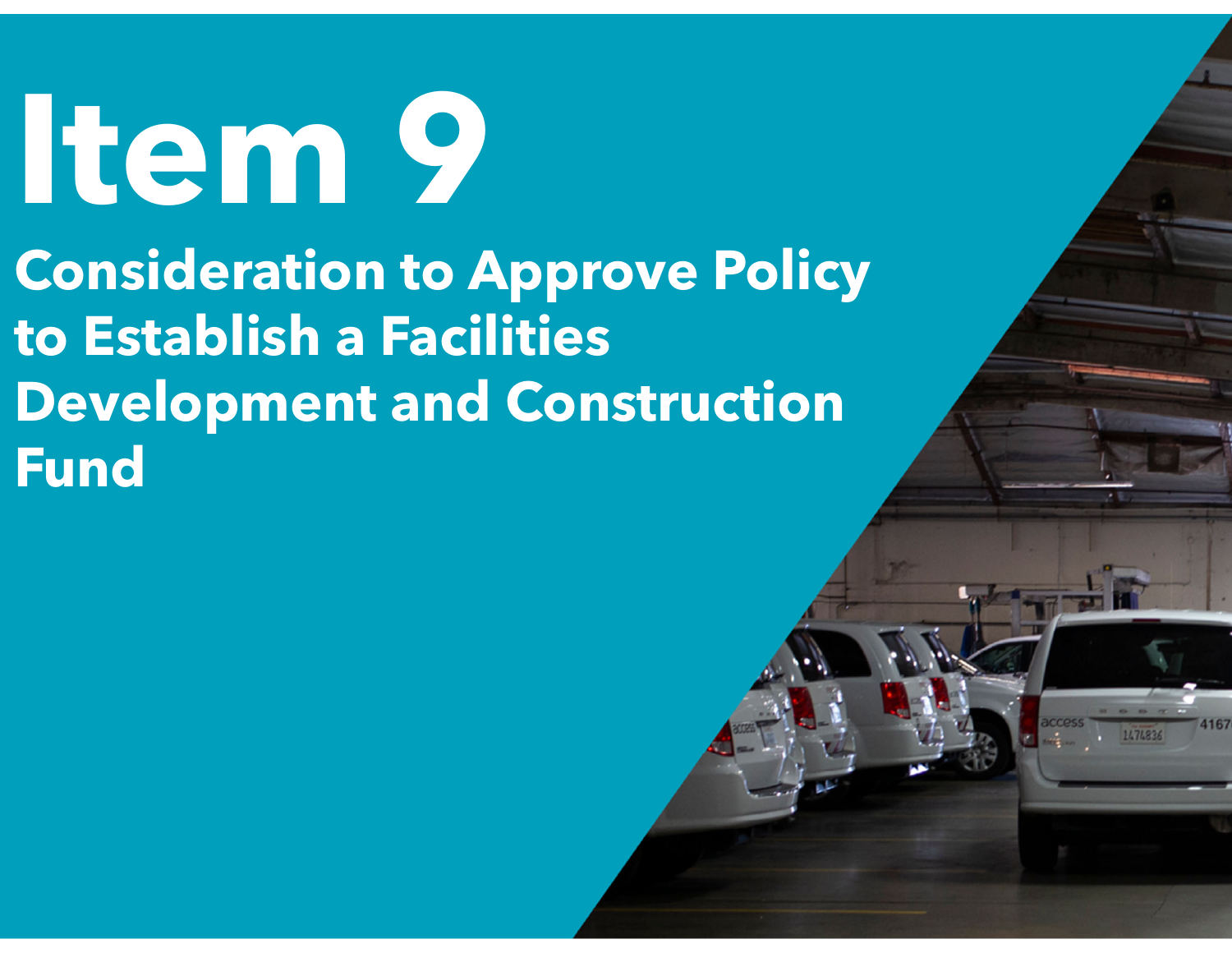#### **Real Estate Update**

- > Began search in 2016 for Southern region
- > Expanded search in 2020 system-wide
- >Hired real estate broker in 2021
- > Focused search in the Antelope Valley
- > Also looking at potential partnership with local municipalities
- > Conducting a needs assessment for a potential build
- > Lack of inventory county-wide
- > Received an inventory report last week
	- > sites too small or
	- > too far from the center of the region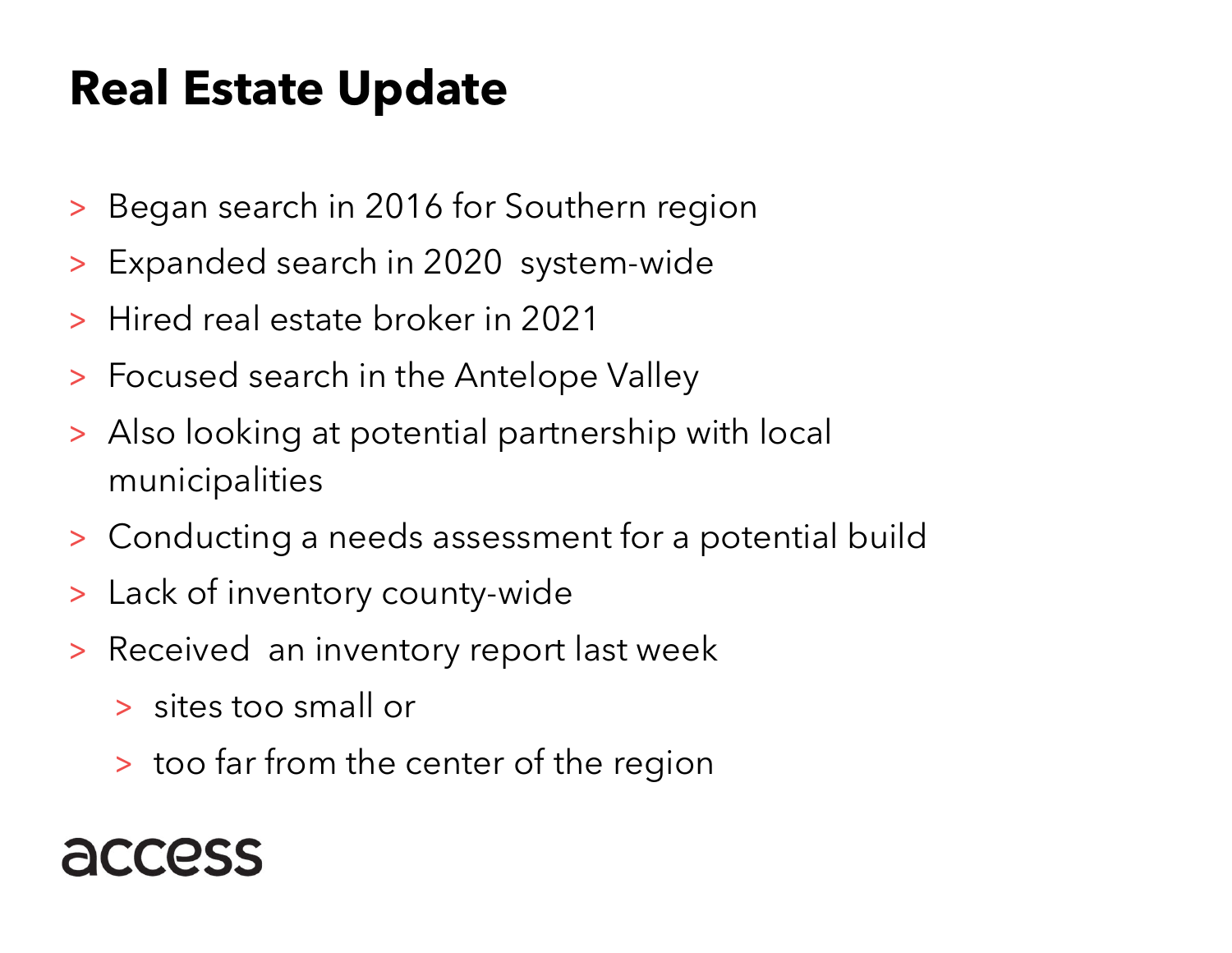### **Background**

- > Access requires control of its operating facilities
- > Control of facility will:
	- > Maximize competition by removing the largest barrier to entry
	- > Ensure operating space for the foreseeable future
- > Long term investment
	- > Allow for retention of the value of improvements
- > Lower the long term operating cost to the region

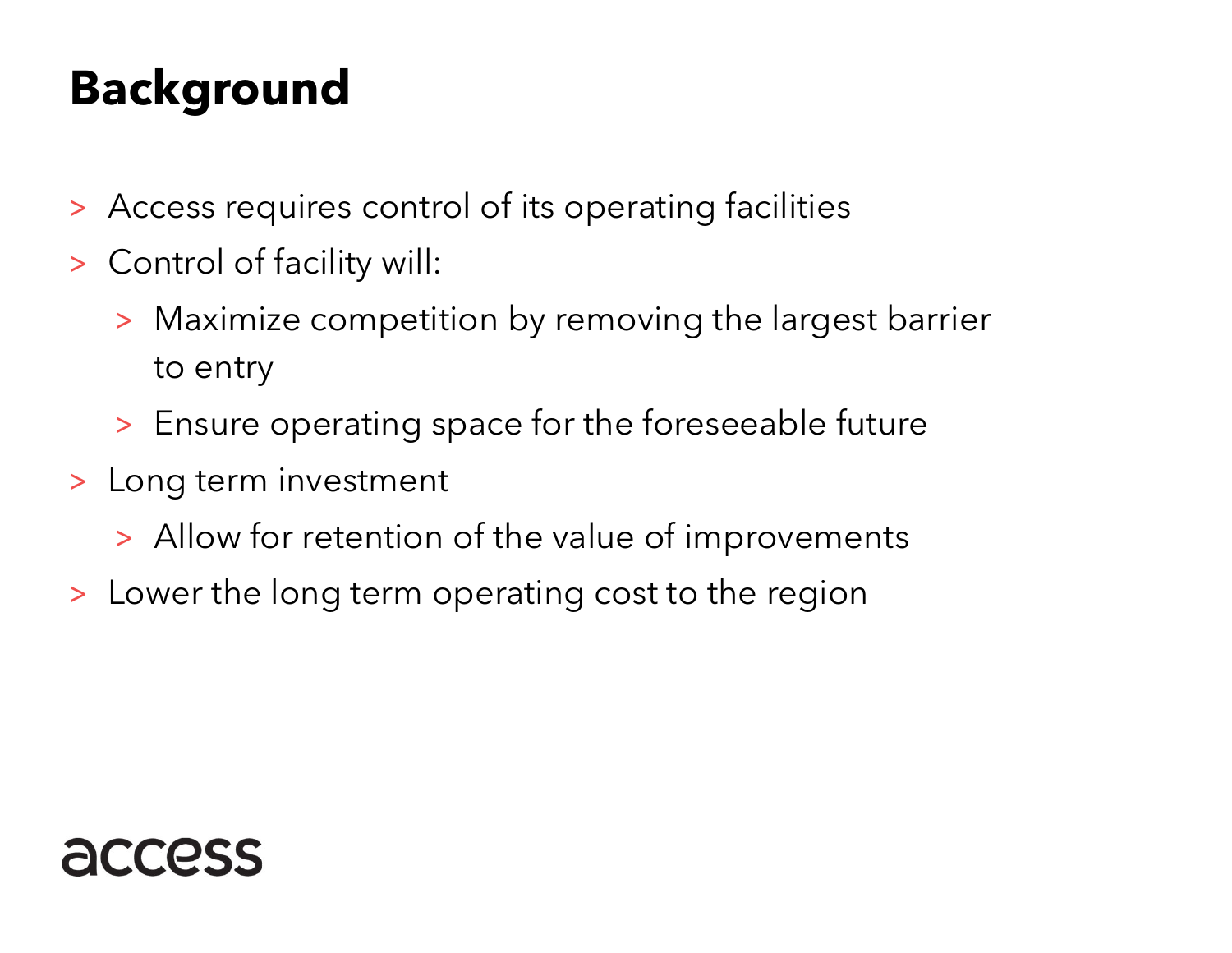### **Funding Sources**

- > FEMA Reimbursements
- >City of Los Angeles Reimbursements
- >County of Los Angeles Reimbursements
- >Medi-Cal Program Reimbursements
- > Federal Grants
- > Other appropriated funds as directed by the Access Board or LACMTA

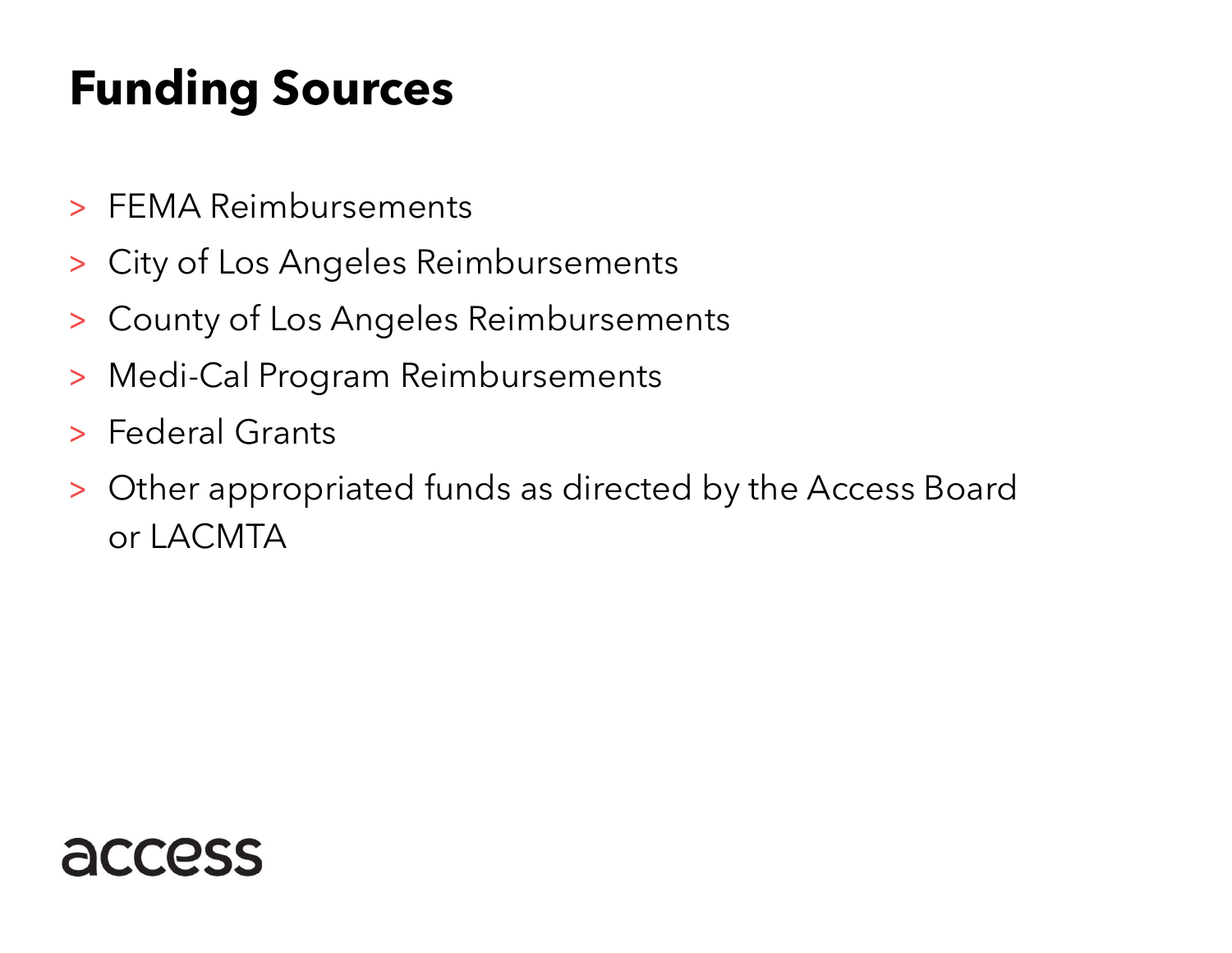### **Recommendation**

Authorize the Executive Director to:

- > Establish a Facilities Development and Construction Fund and set aside the following funds for the purpose of developing and constructing operating facilities:
	- > Direct COVID-19 reimbursements received from the Federal Emergency Management Agency (FEMA);
	- > Direct COVID-19 reimbursements received from the County or the City of Los Angeles;
	- > Direct reimbursements received from Medi-Cal;
	- > Any other funds that may be appropriated by the Access Services Board of Directors or the Los Angeles County Metropolitan Transportation Authority (Metro) for this purpose.
- > Direct staff to apply for facility construction grants as soon as practicable.

#### **CCOSS**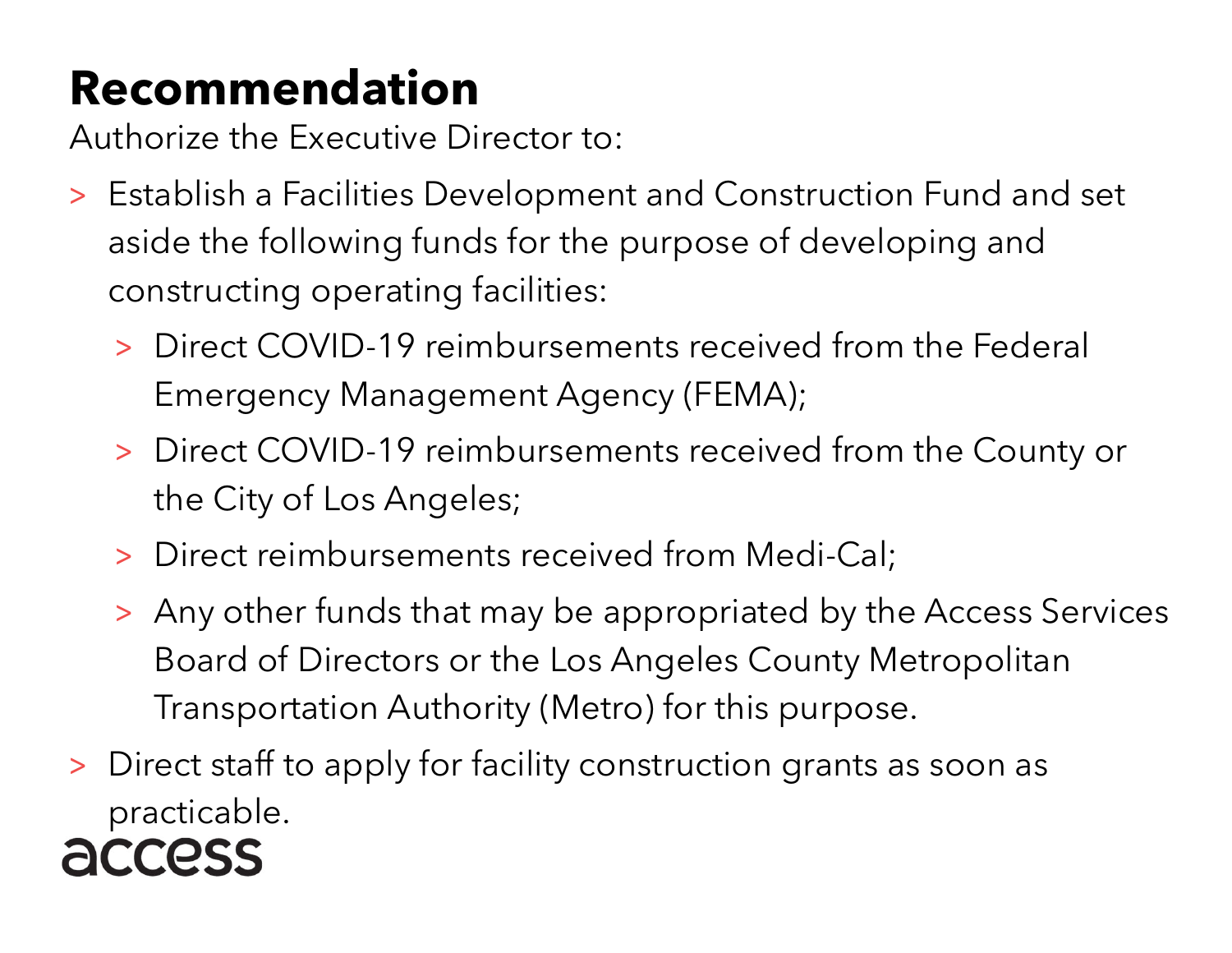# **Item 10 Consideration to Approve Title VI Plan (2022-2025)**

DFSU

117000

access **in**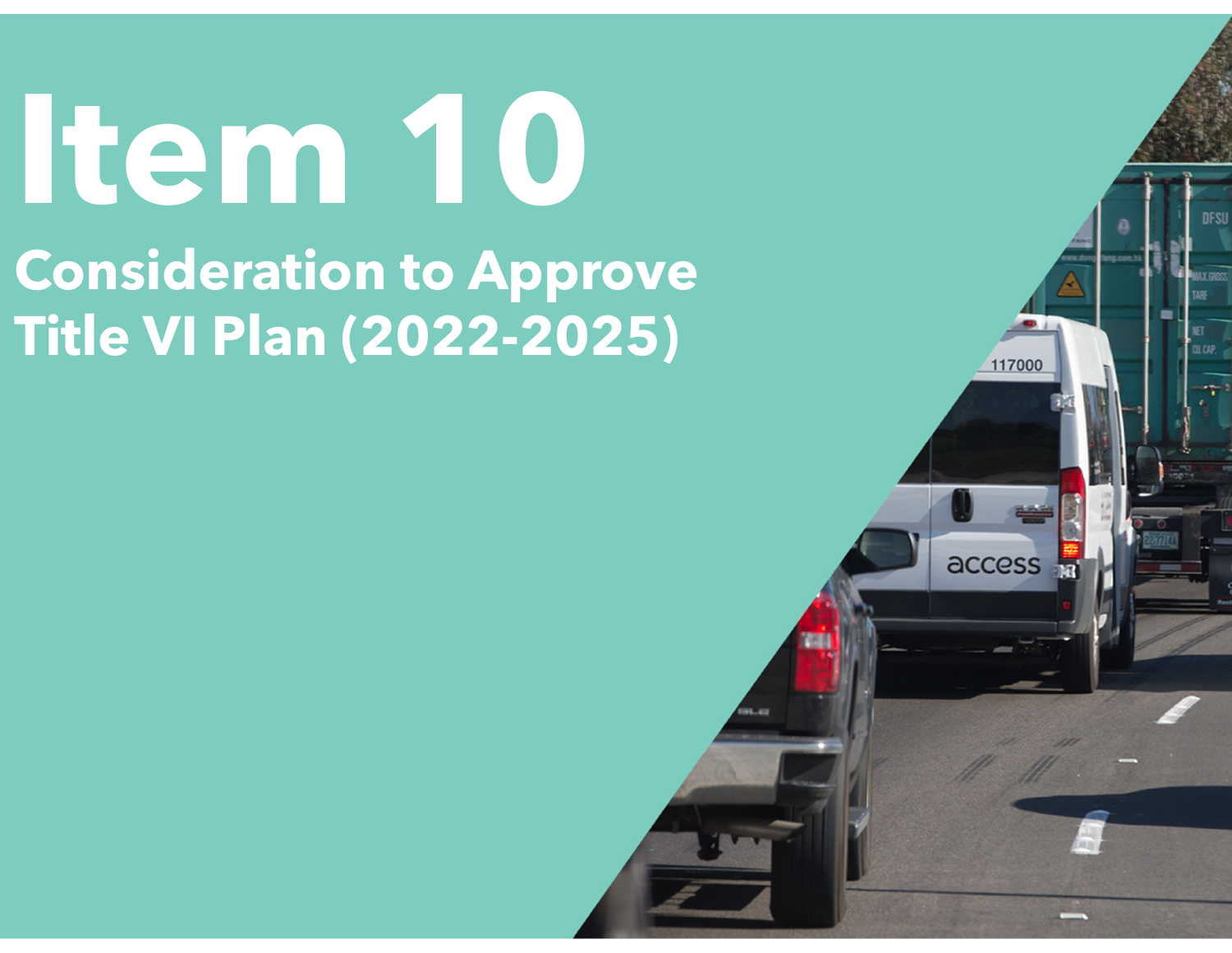# **Title VI Plan 2022-2025**

- $>$ Every three years – Update to Access' Title VI Plan
- >Required for all agencies that receive Federal funding
- > Is made up of three related Plans
	- 1. Title VI Plan
	- 2. Public Participation Plan
	- 3. Limited English Proficiency Plan
- > An opportunity to present agency's practices designed to reduce or remove barriers to participation in Access' programs

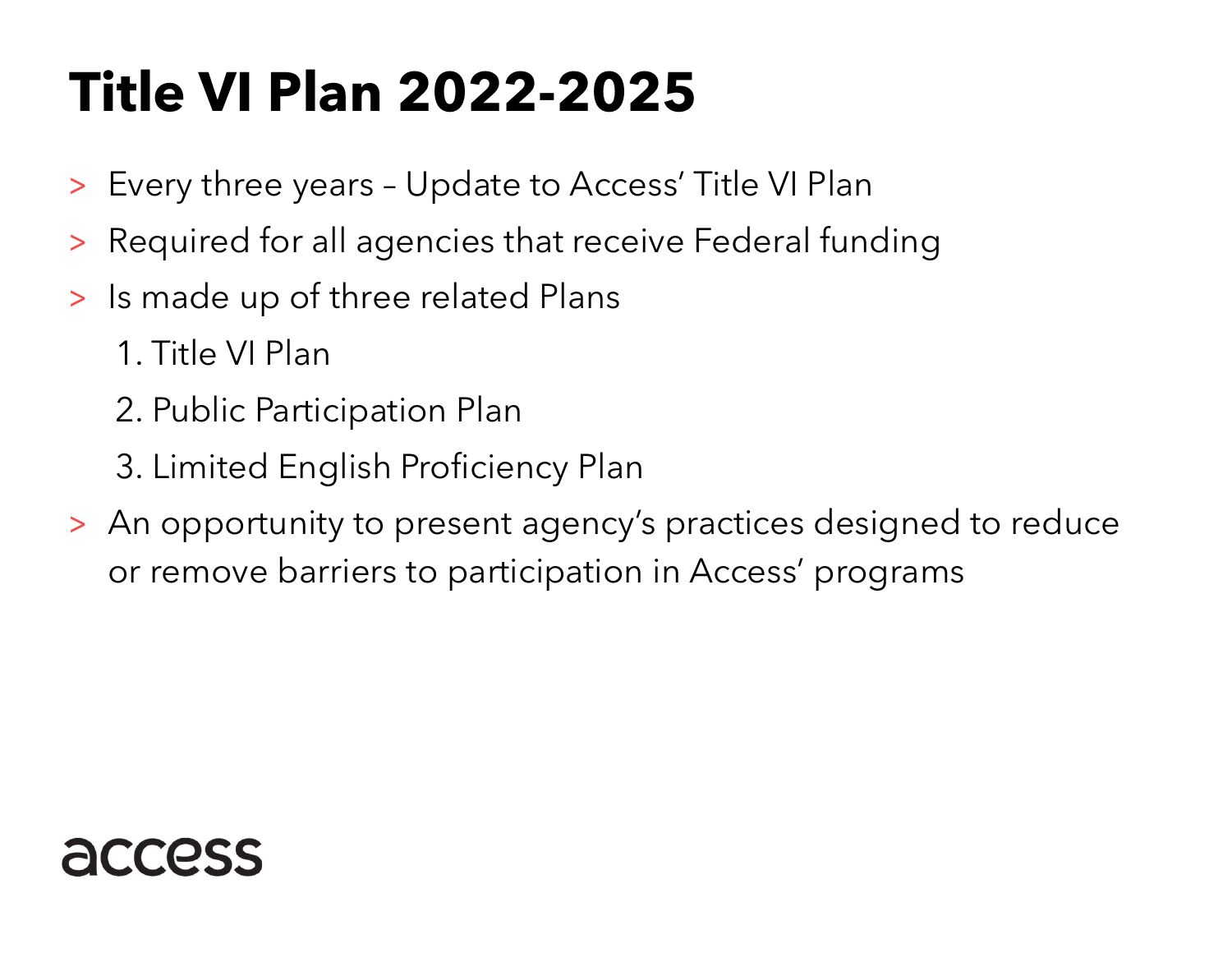# **Title VI Plan 2022-2025**

Elements of the Title VI Plan:

- 1. Approval of the agency's Title VI Plan by its Board of Directors
- 2. How Access notifies customers of Title VI protection
- 3. Presentation of Access' Title VI complaint procedures
- 4. Recording any Title VI complaints that have been received
- 5. Presentation of minority representation on non-elected advisory committees and boards
- 6. Requirement to monitor subrecipients

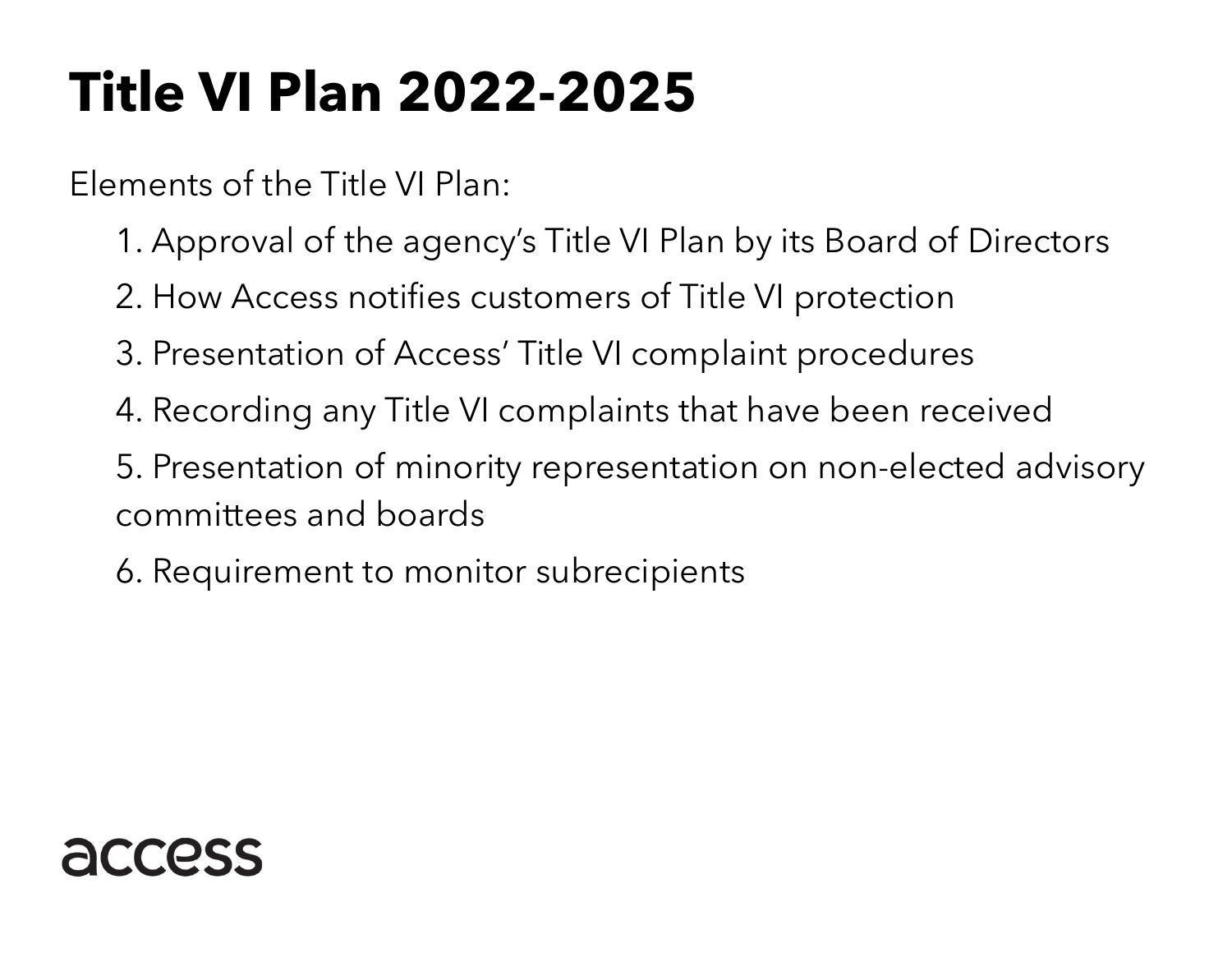# **Public Participation Plan 2022-2025**

Elements of the Public Participation Plan:

1. Demonstrate how Access provides information about its services across its service area through community outreach

2. Describe strategies and activities designed to involve minority and LEP populations in public participation activities – Including transitioning to virtual meetings

3. Share how Access notifies customers of upcoming meetings

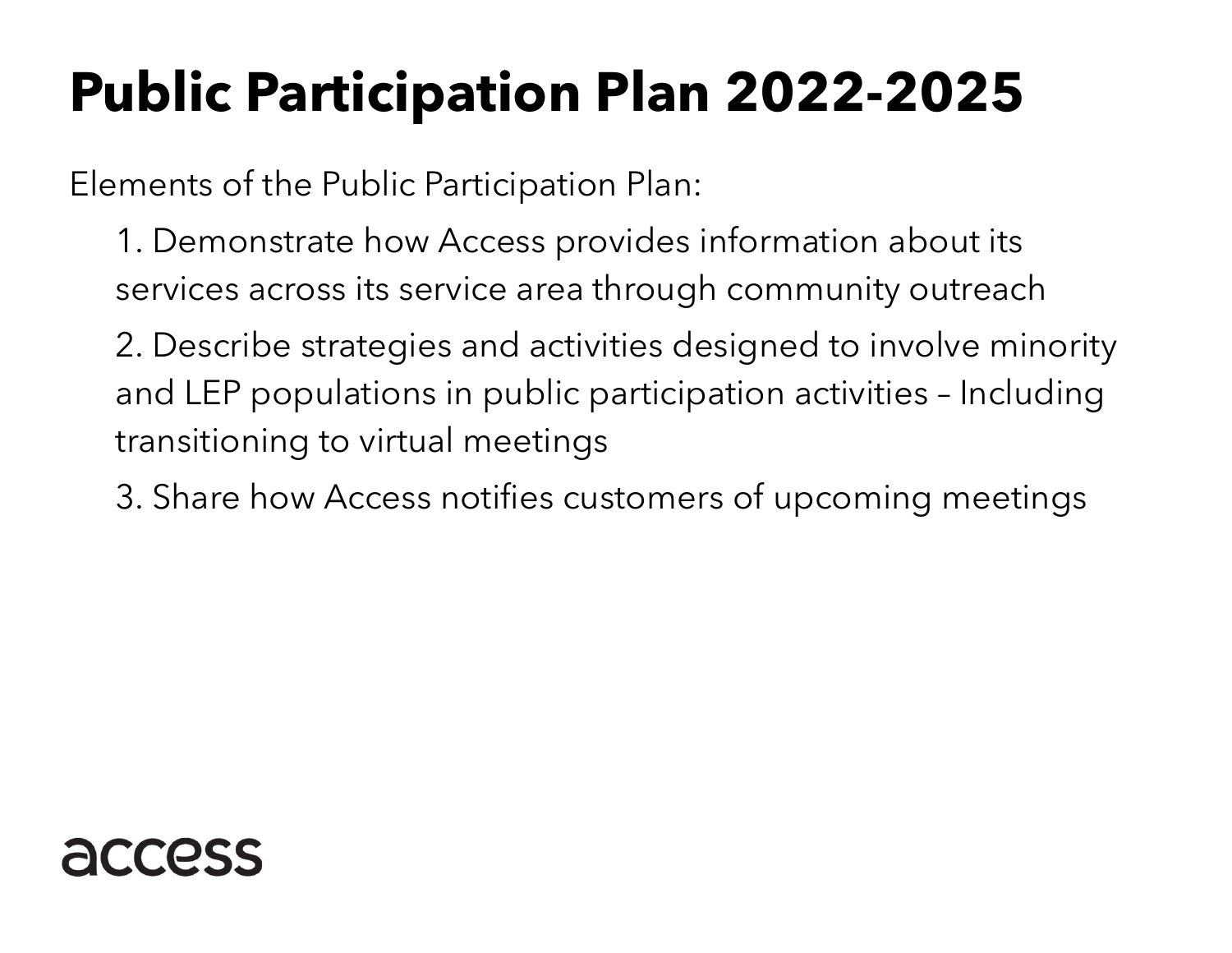## **Limited English Participation Plan 2022- 2025**

Elements of the Limited English Participation Plan:

1. Determine proportion of LEP persons encountered by Access

2. Describe the resources available for LEP persons from outreach to reducing barriers in providing the service

- a. Telephone Interpreter Services
- b. Google Translate feature embedded on Access website
- c. Portable speaker phones available at Eligibility Center
- d. Important documents printed in both English and Spanish